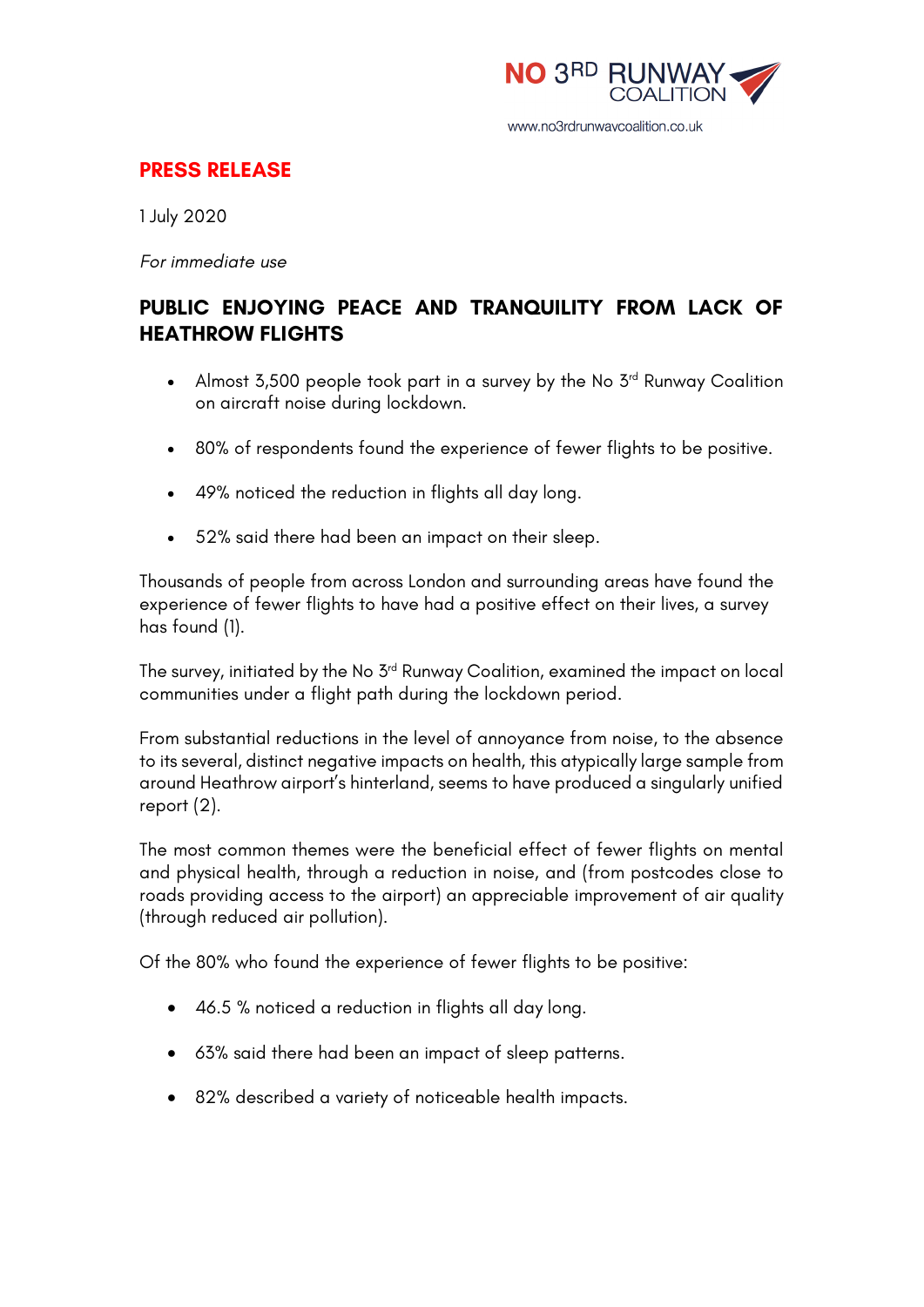

www.no3rdrunwaycoalition.co.uk

A range of consequential, positive benefits were also cited, from improved sleeping patterns to greater use of gardens, and greater enjoyment of green spaces.

A wide range of responses was received from across London and surrounding counties. There was also a range of responses from communities near other airports (Gatwick, Stansted, Birmingham, Aberdeen, Leeds Bradford).

#### **Paul McGuinness, Chair of the No 3rd Runway Coalition, said:**

*"With powerful clarity this survey presents a picture of just what will be lost, in quality of life terms, when flights resume at Heathrow. In the past, residents have been told that it's difficult to measure Heathrow's impacts, because there has never been a flight absence against which to compare them. But lockdown has provided that opportunity. And communities have realised just how detrimental the airport's activities are. Statistically, Heathrow has long been the world's most disruptive airport, as a direct consequence of its location, at the heart of the UK's most densely packed residential community. Flights should be reduced at airports sitting amongst concentrated residential areas, and certainly not increased."*

#### **Professor Stephen Stansfeld from Emeritus Professor of Psychiatry, Queen Mary University of London, said:**

*"Your survey has revealed striking improvements in local quality of life and perceived health and sleep following the reduction of flights resulting from lockdown. People are reporting both improved air quality and a great reduction in noise. As a society this should make us stop in our tracks and consider whether we shouldn't cut down on air travel in the future. This 'natural experiment' has made us realise the true cost of air travel to the population living around airports."*

#### **Dr. Anna Hansell, Professor in Environmental Epidemiology, University of Leicester, said:**

*"Lockdown resulted in a remarkable natural experiment, giving an unprecedented reduction in transport levels. While there has been a lot of media attention to the drop in air pollution during lockdown, there was also a large reduction in transport noise. There is little information on the changes in noise to date, so this survey of people's experiences of changes in aircraft noise is very welcome. I note that over 2500 people of nearly 3200 surveyed found the experience of fewer flights to be positive, while only 100 found this to be negative. However, as with any survey, it's important to know about how the respondents came to take part. For example, people who feel more strongly about transport noise may have been more likely to take part."*